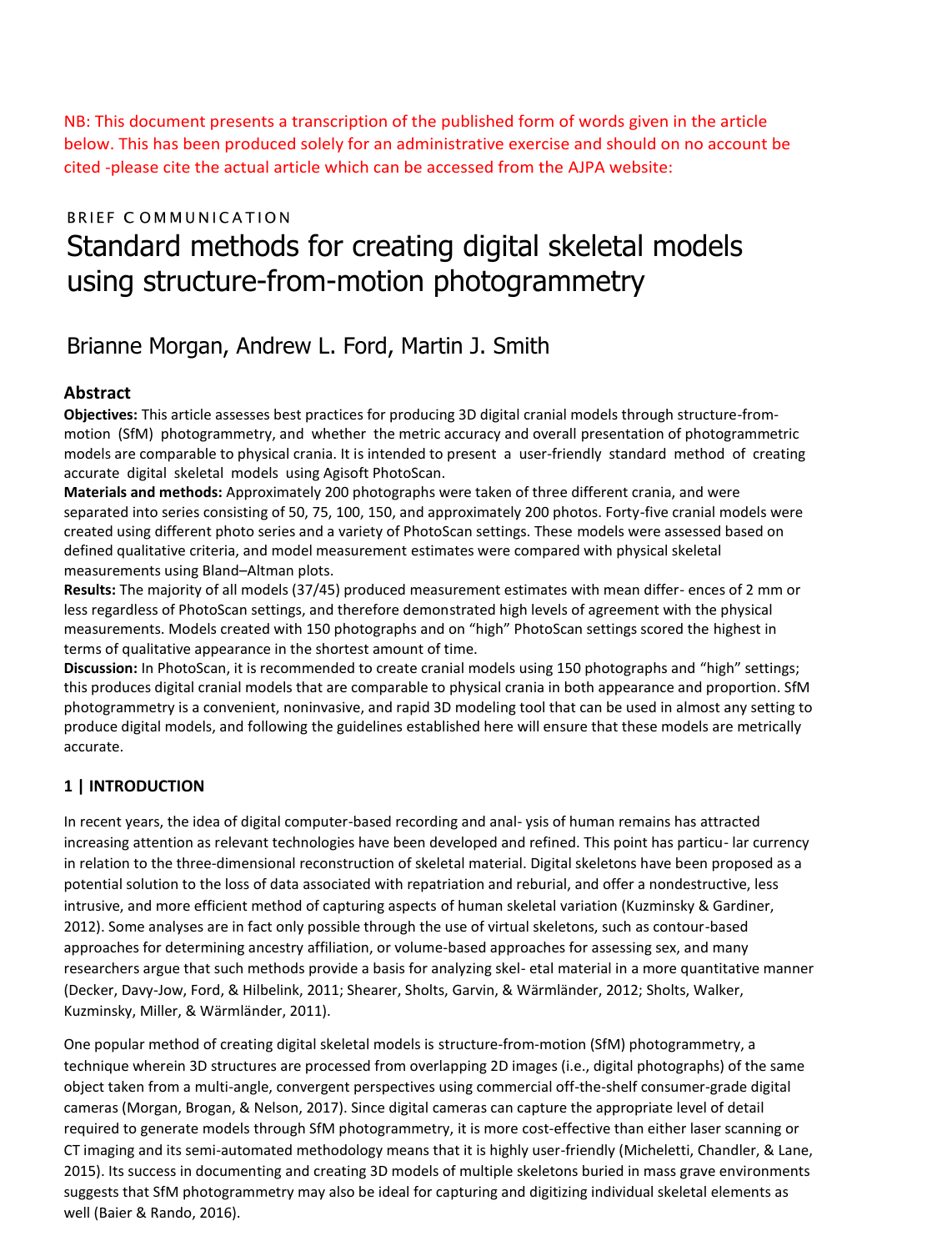A complete overview of the SfM photogrammetry workflow isbeyond the scope of this article, but in general, the process is broken down into four distinct stages. In the first stage, *sparse matching* is used to identify a relatively small number of features across multiple images, and assemble a relative sparse point cloud. This represents an initial model in 3D space, but more importantly the process also estab- lishes the initial *exterior orientation* (the 3D location and rotation of each *photo center*) Next, control/tie points (features with known 3D coordinates) may also be identified in one, some or all photographs, thereby giving the 3D model *scale* and allowing the *absolute* rather than *relative* exterior orientation. Dense-matching is then used to cre- ate a dense point cloud, usually on a pixelwise basis, after which a mesh representing the surface topology will be reconstructed through 3D triangulation of these data points. The final step in generating a photogrammetric model is to add texture using the 2D photographs, which is accomplished by *orthorectifying* images to the corresponding polygons from the mesh (Fabio, 2001; Westoby, Brasington, Glasser, Hambrey, & Reynolds, 2012).

Validation studies have established the utility of photogrammetry in comparison to other methods of model creation, and shown that photogrammetric models produce comparable metric results (Evin et al., 2016; Katz & Friess, 2014). However, standard methods of model creation should be set out and validated, in order to assess the quality and texture of the models in comparison to the physical skele- tal elements, and to determine the level of osteological detail that photogrammetric models can provide. The objective of this study is to investigate best practices of photogrammetric model creation using Agisoft Photoscan, a popular SfM photogrammetry program, and to assess which settings and photography methods produce the best cranial models in terms of metric accuracy and appearance. Additionally, this study is intended to provide guidelines for photography setup and photogrammetric parameters that are both accessible (require minimal starting expertise) and workable (produces accurate skeletal models).

#### **2 | MATERIALS AND METHODS**

#### **| Physical measurements**

Three intact, adult crania were selected from Bournemouth University's Athenaeum Place collection (Figure 1ac). Random points corresponding to small foramina or porosities were chosen and labeled on each crania; 20 on cranium 927 (labeled A–S, Z), 19 on cranium 674 (labeled A–S), and 18 on cranium 520 (labeledA–S, excluding K) were identified. As the goal of this project was to determine the accuracy of photogrammetric models (including textural resolution), small foramina or porosities were used as measurement points as opposed to standard anatomical land- marks. Using these points, 50 randomly selected measurements were taken with digital calipers to the nearest 100th of a millimeter on both crania 674 and 520, while 52 measurements were taken on cranium 927. Each measurement was taken three times, with 24 hr between repetitions, to account for intraobserver error. The mean and standard devia- tion were calculated for each set of repeated measurements.

The same photography set up and camera (a Canon E0S 500D with a resolution of 15.1 megapixels and a Canon EF-S 18–55 mm lens) was used for each cranium. The camera was placed on a Velbon DF 40 tripod, and the tripod was adjusted between three different heights (Figure 2a). For each of the tripod heights, the cranium was oriented in three different positions. Four white scales were taped to a white rotating platform, and each cranium was placed on this platform dur- ing photography (Figure 2b). The physical scale bars were chosen based on ease of visibility, though it was found that using different types of physical scale bars did not affect measurement accuracy as long as different points on the ruler were still identifiable in photo- graphs. A white cloth was placed underneath the rotating platform, and a white backsplash was placed around it, to ensure uniformity of the background. The camera was used on automatic mode, and the flash was turned on for all photos, because the fluorescent overhead lighting did not illuminate all features of the crania. A distance of approximately 50 cm was maintained between the tripod and the platform at all times, and the platform was rotated 15<sup>0</sup> between each photograph, to a total of 360<sup>o</sup> for each of the nine combinations of tripod position and cranium orientation. Approximately 200 photos were taken for each cranium. These photos were used to form photo series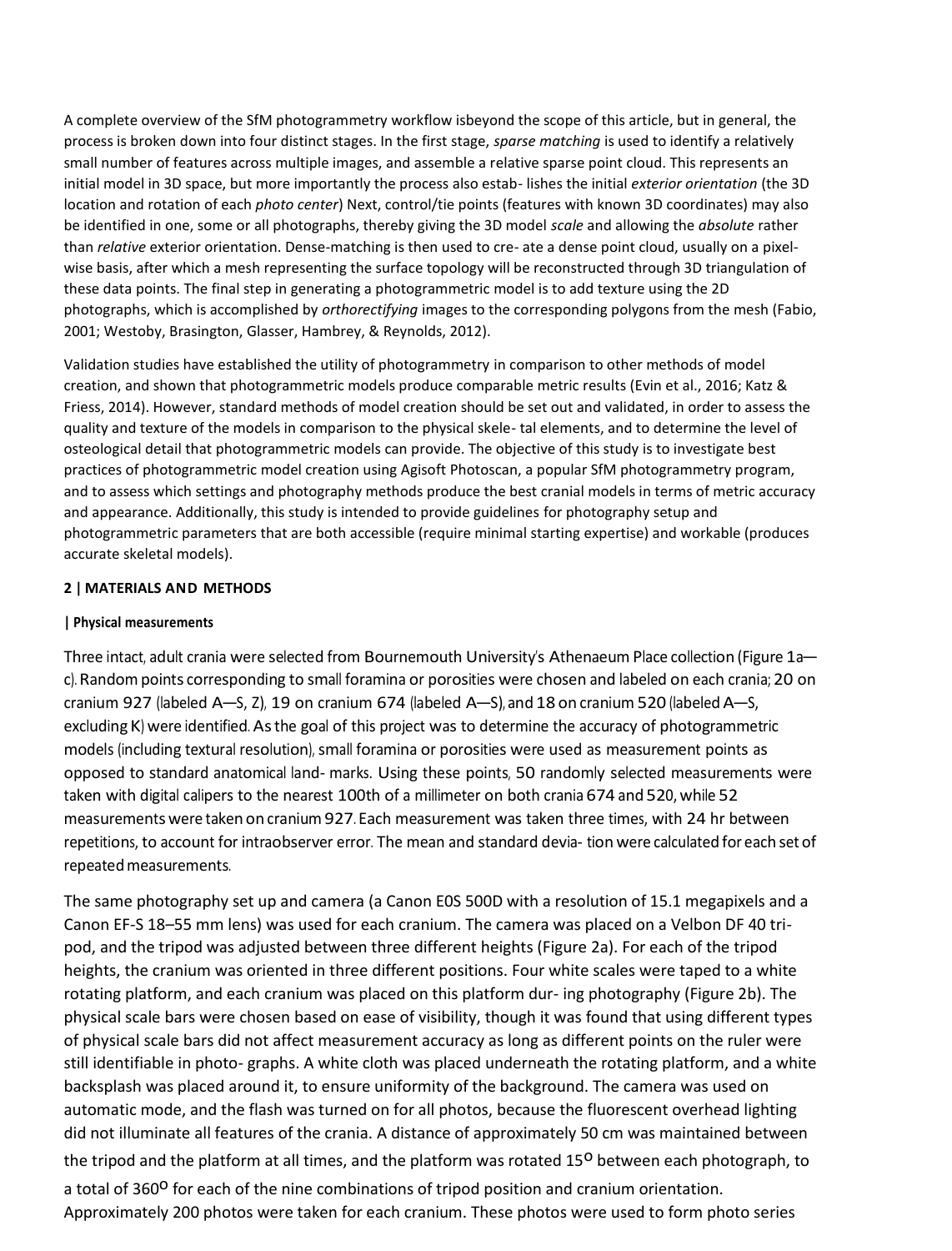that aimed to provide full coverage of the cranium, consisting of 50, 75, 100, 150, and approximately 200 photos. All images were taken in JPEG format.

# **2.3 | Model creation**

Agisoft PhotoScan Professional Edition version 1.2.4 was used to assem- ble the digital models, beginning with cranium 927. PhotoScan uses a four-step workflow (alignment, build dense point cloud, build mesh, and build texture), and each step has a number of adjustable settings that control the final model appearance, and the time it takes to generate each model. A computer with 32.0 GB of RAM and a 3.50 GHz processor was used for all analyses. Initially, models were assembled of cranium 927 using the highest *alignment accuracy* and ultra-high *dense point cloud quality* settings, while all other advanced settings for each step were left as the Agisoft defaults. Models for each photo set were generated on both high alignment and high point cloud quality, and then medium align- ment accuracy and medium dense point cloud quality. Based on initial tri- als, it was found that models produced on low settings performed poorly, so no further models were generated on low settings. Models are named based on the crania they represent, the number of photographs used to create them, and the settings they were created with (e.g., model 927-199-high was created from cranium 927 using 199 pictures on high alignment and high dense point cloud settings).

In PhotoScan, each of the 20 points picked from the physical cra- nium 927 were labeled directly on each of the 15 models using the "Create Marker" function. Scale bars (a tool in PhotoScan used to measure distances) between the markers that corresponded to the 52 physical measurements were created. These steps were repeated to generate 15 models each for cranium 674 and cranium 520.

# **2.4 | Model presentation evaluation**

To determine their utility as a digital representation of a physical cranium, the models were evaluated on the criteria of  $(1)$  completeness;  $(2)$  texture;  $(3)$  edge definition; and  $(4)$  ease of marker placement. Each criterion was scored on a scale of 1–3, with 1 being the optimal grade, and 3 the least optimal. Figure 3 illustrates the scoring rubric for the first three criteria. For marker placement, a score of 1 was received if less than 20% of all markers were difficult to place, a score of 2 was assigned if 20–50% of markers were difficult to identify, and a score of 3 was assigned if more than 50% of the markers were difficult to place. Initially, every modelwas scored twice, and was rescored a third time in cases of disagreement between the first and second score. The final score was determined based on agreement between two of the three scores.

# **2.5 | Model measurement estimates**

After model generation, PhotoScan Professional Edition allows users to scale the model using scale bars placed directly on the constituent photographs. In this case, scale bars were added to photos that contained rulers, and measurements were input to reflect the physical dimensions of the ruler. Three calibration scale bars measuring 1, 5, and 10 mm were added to each digital model on 5% of the photos used to produce each model. The accuracy settings were set to 0.001 m for all model measurements.

Measurement estimates were then generated. In order to assess the degree of randomness within the differences between the model esti- mates and the physical measurements, and to therefore confirm that they followed a normal distribution, frequency histograms were constructed for each model. Once it was confirmed that the differences in measure- ments were not systematic, the mean difference and the percent error between the measurement sets for each model were calculated. Bland– Altman plots were also constructed for each set of model measurement estimates. For each pair of model estimate and physical measurement, these plots compare the physical measurement (considered to be the "true"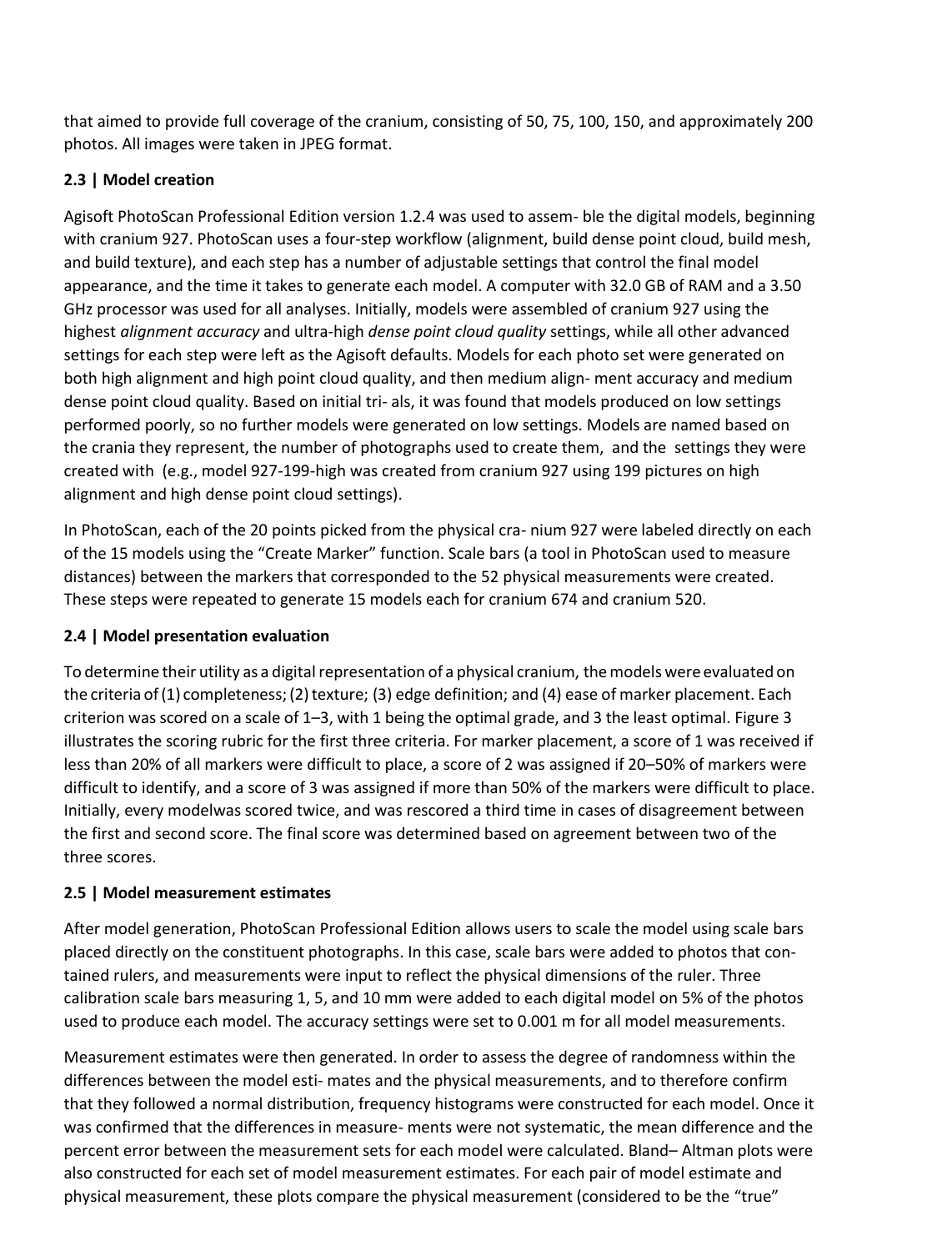measurement) to the difference between the physical and model estimate (Bland & Altman, 1986). They visually represent the spread of the data by including the mean difference for all measurements pairs, and the upper and lower bounds of the 95% confidence interval of mean differ- ence (or, limits of agreement) (Bland & Altman, 1986). A Bland–Altman plot that displays narrow limits of agreement, a mean difference for all pairs of approximately 0, and data points that tend to cluster around the mean dif- ference represents two sets of data that agree (Bland & Altman, 1986).

# **3 | RESULTS**

# **3.1 | Model presentation**

The overall presentation of the models was highly variable, and depended both on the resolution settings and the number of photographs used to generate the model (Table 1). For all three crania, the model created with 150 pictures on high settings performed consistently well (Figure 4, Sup- porting Information Figures S1–S3). Certain features were more difficult to take photos of, which was reflected in the completeness of the models. For cranium 927, the left pterygoid process was incomplete on any of the models constructed with less than 150 photos, and for cranium 520, the internal lateral orbital surface was incomplete on all models. Many of the models, particularly those done on ultra-high quality settings, also displayed incompleteness of the internal nasal aperture.

Any differences in texture between models were found to be a result of the resolution settings, and using higher settings resulted in fewer blurry areas and better texture overall. Having a clear and well- defined texture also made it easier to place markers, since most of the markers chosen were small foramina or points of porosity. With many of the models generated using medium settings, the edges of the nasal aperture were overly smooth, and obscured many of the features that were present on the physical crania. On the other hand, many of the models generated on ultra-high settings displayed a jagged, noncontinuous edge, which suggests that high settings are best for achieving smooth but realistic edges. The edges that scored the bestwere also associated with more photos.

### **3.2 | Measurementaccuracy**

The frequency histograms produced for all models were unimodal and normally distributed, which means that the errors in measurements were random, and not related to systemic error in methodology. There- fore, mean difference and percent error were considered to be appro- priate representations of the accuracy of the data set. The majority of models produced measurement estimates with a mean difference of less than 2 mm, and a mean percent error of less than 2% (Table 2). Only 8 out of 45 models were outside these bounds, and most of these eight models were produced on medium or low settings with fewer than 100 photos. The models that scored the best during the model presentation assessment (927-150-high, 674-150-high, 520-150-high, 520-150-ultra high, and 520-195-high) all produced estimates that were well within the set accuracy parameters.

### **3.3 | Bland–Altman plots**

Figure 5a–c represents the Bland–Altman plots of the highest scoring models in terms of appearance for each cranium. The Bland–Altman plot for model 927-75-low is also included, as an example of a model that does not display agreement between the physical measurements and the model estimates (Figure 5d). The Bland–Altman plots demonstrate that models created with more photographs and on higher settings tend to display better agreement between the digital measurement estimates and the physical measurements, with narrower limits of agreement and fewer or no data points outside of the 95% confidence interval limit.

### **| DISCUSSION**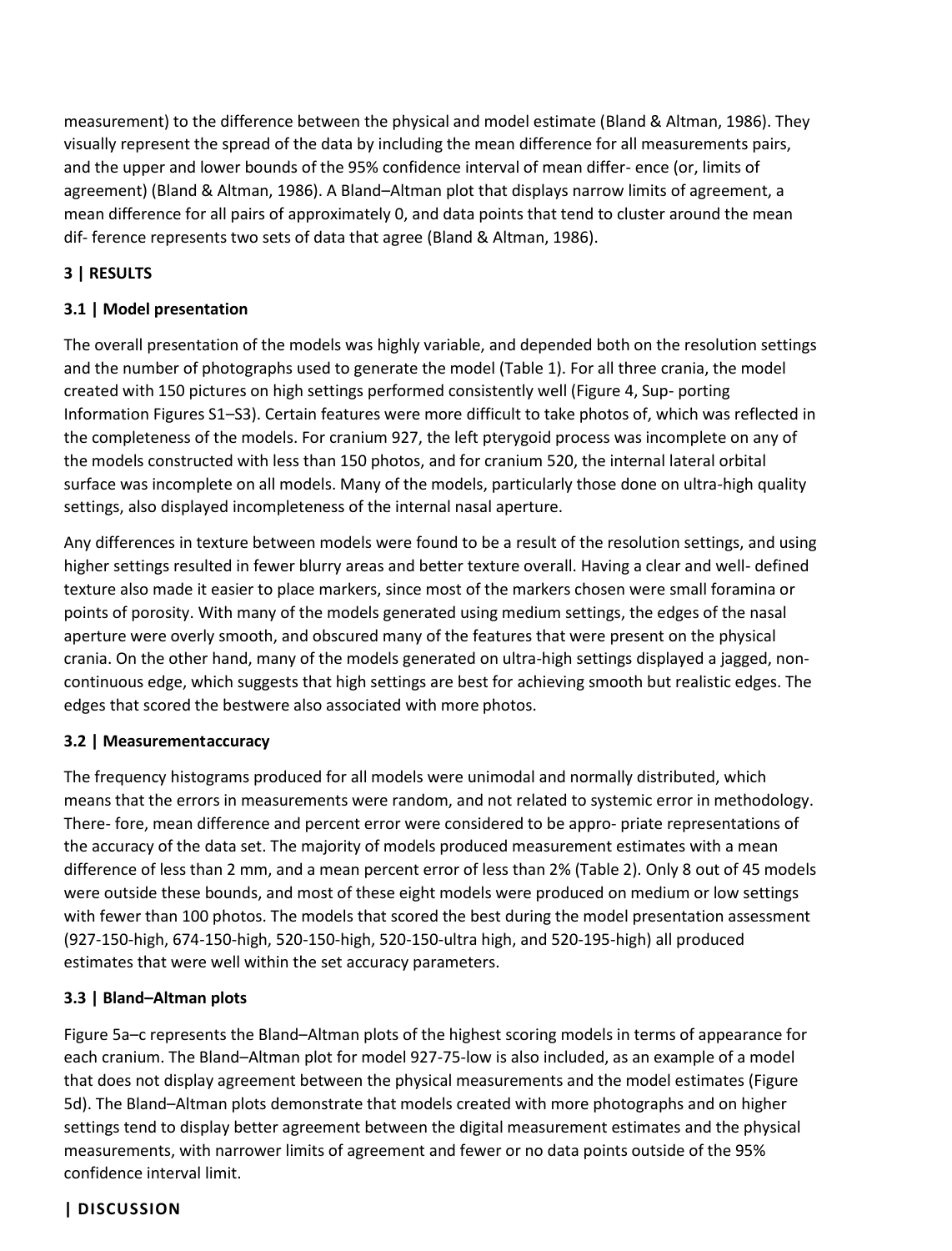### **| Model presentation**

The overall appearance of the virtual crania is initially the most impres- sive aspect of the photogrammetric models in this study. Many of the models represent complete crania that are welltextured and appear to accurately represent their physical counterparts, though models created with more photographs and on high settings performed the best overall. Other research analyzing the quality of cranial models created with SfM photogrammetry has found that noise tends to exist around particular areas, especially the foramen magnum, the orbitals, the zygomatic bones, and the parietals, which is consistent with the issues in resolution encountered in this study (Katz & Friess, 2014).

# **| Measurement accuracy**

With the exception of eight models (most of which were made using medium or low settings), all models created in this study produced measurement estimates with high level of agreement to the physical measurements. The mean absolute difference for the best performing models ranged from 0.02 to 0.48 mm, and the majority of the mea- surement differences for all models are smaller than 2 mm, which is within the acceptable 2 mm error range allowed in osteometry. These values are consistent with accuracy results that have been obtained from measurements of CT and laser-generated 3D models, which suggests that they are just as appropriate for conducting osteometric analysis (Citardi et al., 2001; Dedouit et al., 2007; Fourie, Damstra, Gerrits, & Ren, 2011; Hildebolt, Vannier, & Knapp, 1990; Katz & Friess, 2014; Robinson et al., 2008; Stull, Tise, Ali, & Fowler, 2014; Verhoff et al., 2008).

# **4.3 | Recommendations for photography**

The initial photography setup and execution is the probably the most important factor when assembling models using photogrammetry. If the photographs are of poor quality, the PhotoScan program will not be able to assemble a complete or accurate model. Any camera used for SfM photogrammetry should have a minimum resolution of 8 megapixels, and should be able to take photographs in either RAW or high quality JPG format (Costa Moraes, Dias, & Melani, 2014; Mallison & Wings, 2014). While this study and several others have had success in using JPEG images to create accurate photogrammetric models, it is still recommended to have nonlossy images available in SfM photogrammetry (Costa Moraes et al., 2014).

When photographing objects for the purpose of photogrammetry, it is also important to have as few shadows as possible in the images, as this can affect the alignment phase of model generation (Micheletti et al., 2015). For this reason, it is often recommended to only use ambient lighting sources, and to keep the camera flash turned off during the photography stage (Micheletti et al., 2015). In the current study, flash photography was used, as the ambient lighting sources were not bright enough to fully illuminate the texture of the cranium.

Positioning the tripod 50 cm away from the cranium and utilizing an all-white background to enclose the turntable area helped to ensure the use of flash would not create shadows and lighting errors, and none of the models appeared to be negatively affected by the use of flash. All of the crania used in this project were also highly textured and were not reflective, which also helped to reduce any camera flash-related issues, as many problems that arise from poor lighting are associated with shiny surfaces (Micheletti et al., 2015). Depending on the cranium being modeled, in future applications it is recommended to have a better source of ambient lighting so that the flash can be turned off, which will eliminate the potential for lighting errors.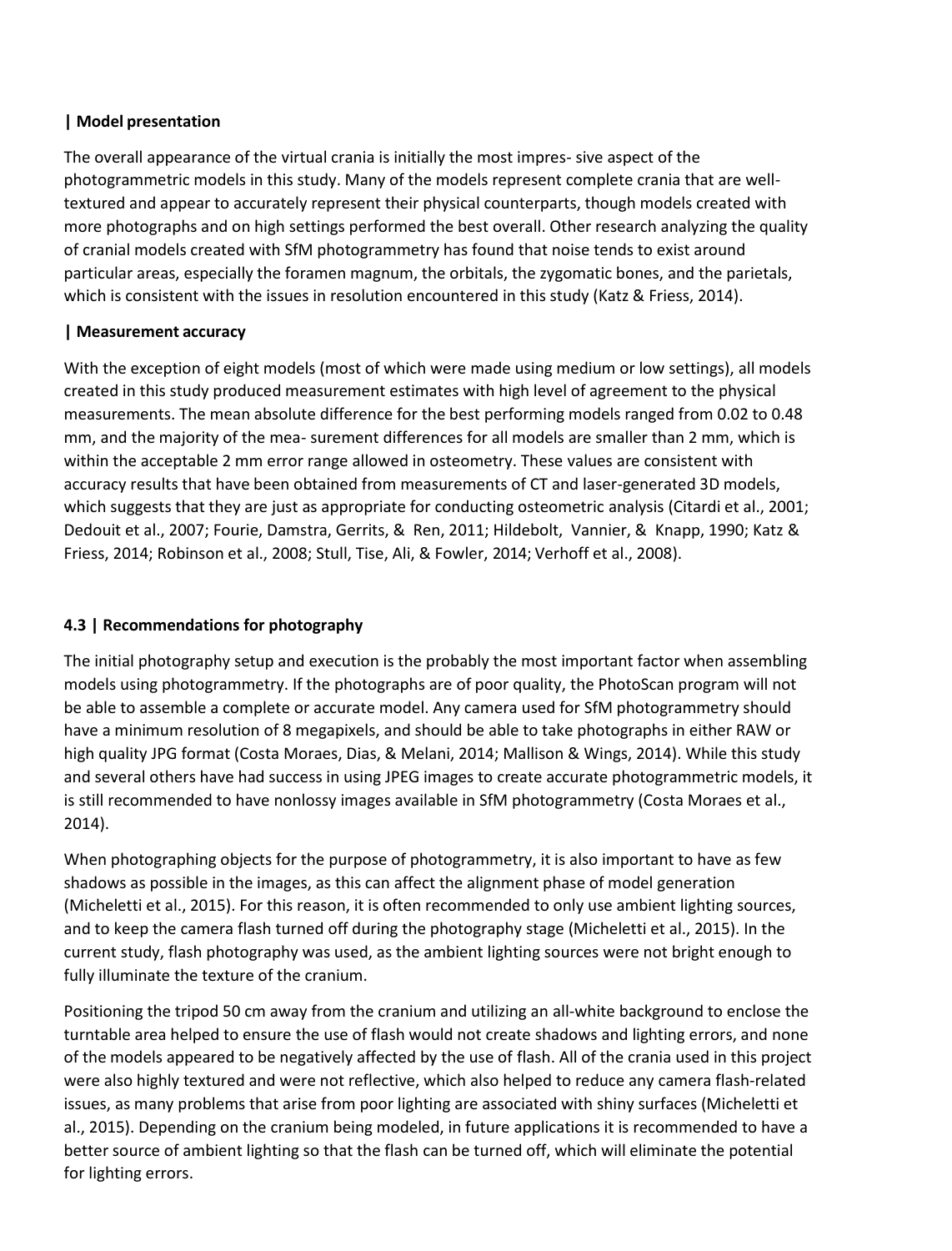During the photography phase of this study, photos were taken using the camera's automatic mode, which should have allowed it to remain on optimal settings for the duration of the session. This approach worked well for most camera angles, although it sometimes created problems with the depth of field, and it was often challenging to consistently keep all cranial features in focus. Ideally, a good photography and camera setup will use f-stop settings in the mid-to-high range and the "aperture-priority" mode to maximize the depth of field.

Aside from ensuring that camera and settings are appropriate for capturing images for SfM photogrammetry, it is also important to ensure that the setup and method of photography is conducive to high quality photos. In this study, a rotating platform method was used, and is recommended for creating photogrammetric models of small objects (Mallison & Wings, 2014). When using the turntable method, it is important to ensure that the background (the section of the photographs that is not rotating) is blank, so that the photogrammetry program does not attempt to align the still features in the background at the expense of the moving features in the foreground (Mallison & Wings, 2014). The white background used in this setup also likely contributed to the efficacy of the photographs; the background should be similar in color to the object being photographed, as high contrasts can create shadows and distortions.

Based on the results obtained in this study, it is obvious that the number of photos used to generate the model will have a significant impact on the quality of the final product. Previous studies that have used SfM photogrammetry to reconstruct skulls have used anywhere from 65 to 120 photos, so there is clearly a wide range of pictures that can result in a valid digital representation (Costa Moraes et al., 2014; Katz & Friess, 2014). While using as few as 50 pictures was sufficient to generate a complete cranium, the models created with this number of pictures were generally of poorer quality. Optimizing redundancy by including more pictures not only ensures that every feature of the skull can be captured, but it also allows for more leniency in the quality of photos that are used (Westoby et al., 2012). However, the relationship between time and number of photographs means that it is practical to limit the number of photographs in order to allow a reasonable timeframe for model generation. The balance between model quality and generation time was met at around 150 photographs in this study; beyond this number, there was no visible improvement in quality or measurement agreement, but the time it took to create a model increased significantly. It is, therefore, recommended that 150 pictures be used to create the optimal cranial models using Agisoft PhotoScan (Table 3).

### **4.4 | Recommendations for model creation settings**

None of the PhotoScan resolution settings that were manipulated in this study had a discernible impact on model measurement accuracy, and models that achieved high levels of agreement between physical measurements and model estimates were created on all resolution settings. However, the best looking models in the shortest time frame were consistently produced on high settings. Therefore, for producing basic, but good quality models in Agisoft PhotoScan, high alignment accuracy and high dense point cloud quality settings are recommended (Table 3). While only manipulating some of the many settings and tools PhotoScan has to offer can limit the final model output, the program was still able to produce metrically accurate cranial models using mostly default settings and with minimal effort and user expertise, therefore fulfilling the objectives of the study.

### **ACKNOWLEDGMENTS**

This work was undertaken as part of a broader initiative to explore the potential of photogrammetry in application to human remains at Bournemouth University through the Digital REconstruction And Measurement of the Skeleton (DREAMS) project. We would also like to thank our reviewers for their valuable feedback.